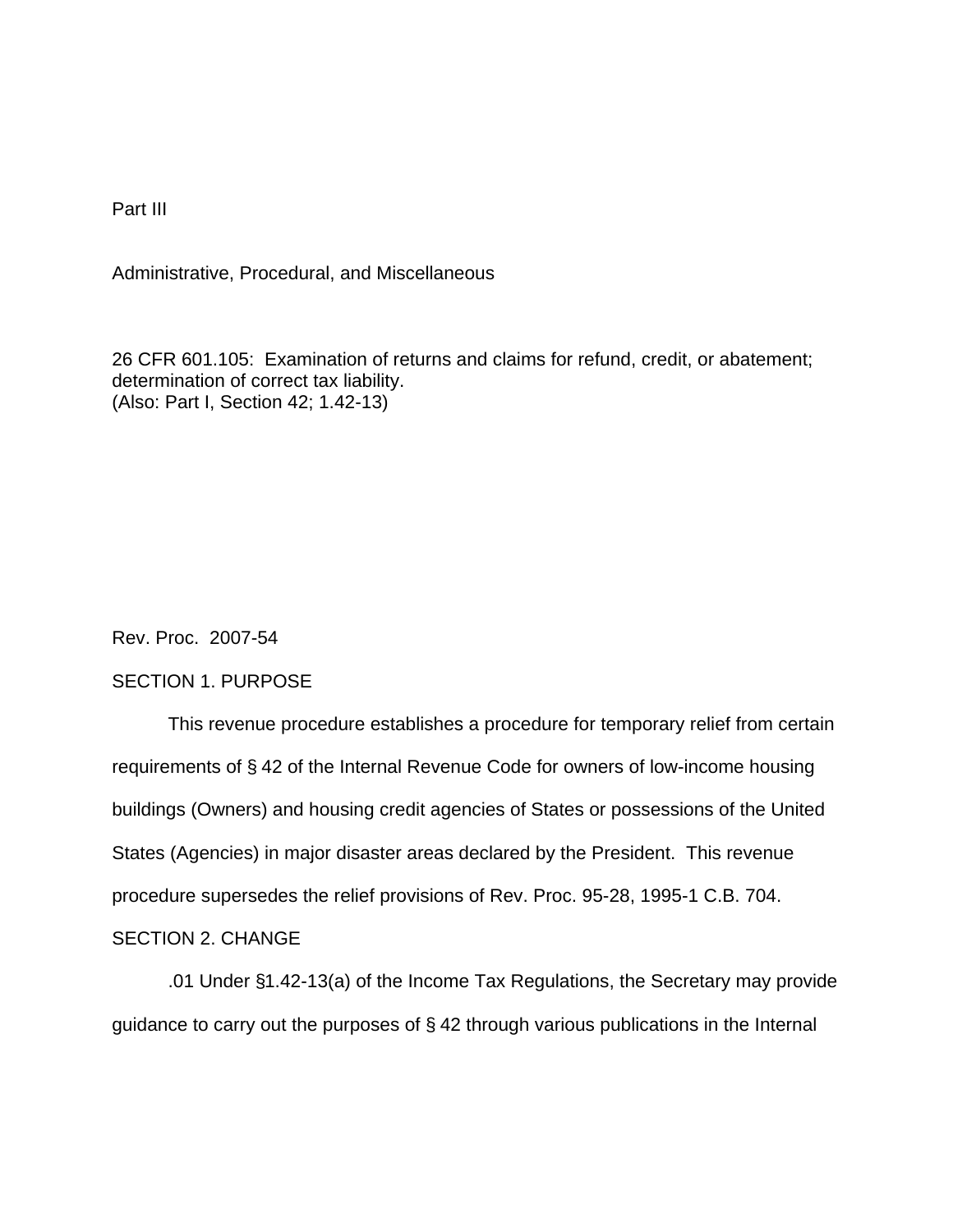Revenue Bulletin. Rev. Proc. 95-28 provided a procedure for temporary relief from certain requirements under § 42 in major disaster areas. Sections 5 and 6 of Rev. Proc. 95-28 provided certain relief from the carryover allocation provisions under § 42(h)(1)(E) and § 1.42-6. The carryover allocation provisions were later amended by section 135(a)(1) of the Community Renewal Tax Relief Act of 2000 (Public Law 106- 554) to allow a building that receives an allocation of credit in the second half of a calendar year to qualify for the carryover allocation of credit if the taxpayer expends an amount equal to 10 percent or more of the taxpayer' s reasonably expected basis in the building within six months of receiving the allocation. In addition, § 1.42-6 was modified under T.D. 9110 on December 31, 2003, to reflect the amendments to § 42(h)(1)(E). This revenue procedure makes changes to the provisions of Rev. Proc. 95-28 to extend temporary relief in major disaster areas to the carryover allocation provisions taking into account the amendments to § 42 and changes to the regulations.

.02 Section 8 of Rev. Proc. 95-28 provided certain relief to Agency compliance monitoring requirements under § 1.42-5. Several provisions of § 1.42-5 were subsequently modified under T.D. 8859 on January 13, 2000. This revenue procedure incorporates the modified compliance monitoring requirements under T.D. 8859.

.03 The Internal Revenue Service (Service) has issued several Notices suspending certain § 42 requirements for Owners that provide temporary housing to individuals residing in certain major disaster areas who have been displaced because their residences have been destroyed or damaged as a result of the disaster. See Notice 2004-74, 2004-2 C.B. 875; Notice 2004-75, 2004-2 C.B. 876; and Notice 2004- 76, 2004-2 C.B. 878; Notice 2005-69, 2005-2 C.B. 622; and Notice 2006-11, 2006-7

- 2 -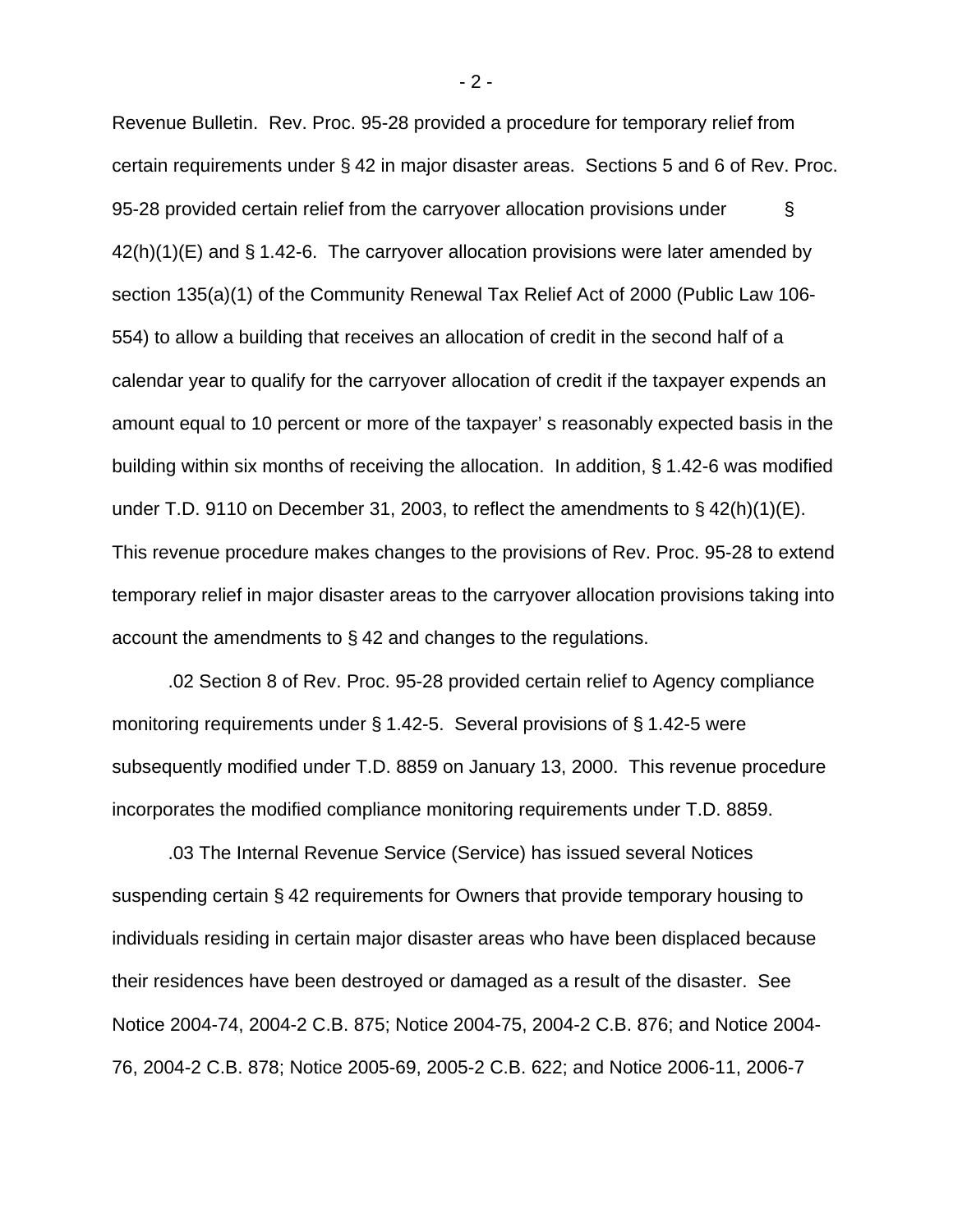I.R.B. 457. This revenue procedure provides a procedure for Owners to rent on a temporary basis vacant low-income units to certain displaced low-income individuals that resided in major disaster areas described in section 4 of this revenue procedure. SECTION 3. SCOPE

This revenue procedure applies to Agencies and Owners in major disaster areas, as defined in section 4 of this revenue procedure.

### SECTION 4. MAJOR DISASTER AREA

When a disaster occurs that warrants assistance from the federal government, the Robert T. Stafford Disaster Relief and Emergency Assistance Act (the Stafford Act), Title 42 U.S.C. 5121-5206 (2000 and Supp. IV 2004) authorizes the President to issue a major disaster declaration for the affected area. When the President issues such a declaration, the Federal Emergency Management Agency (FEMA) publishes a notice in the Federal Register designating particular cities and/or counties or other local jurisdictions covered by the President' s major disaster declaration as eligible for Individual Assistance and/or Public Assistance. A city and/or county or other local jurisdiction so designated by FEMA for Individual Assistance and/or Public Assistance under the President' s disaster declaration is a major disaster area for purposes of the relief provisions under sections 5, 6, 7, 8, 9, 10, and 12 of this revenue procedure. The emergency housing relief of section 11 of this revenue procedure applies only in States or possessions where FEMA designates cities and/or counties or other local jurisdictions for Individual Assistance.

# SECTION 5. RELIEF FOR CARRYOVER ALLOCATIONS

- 3 -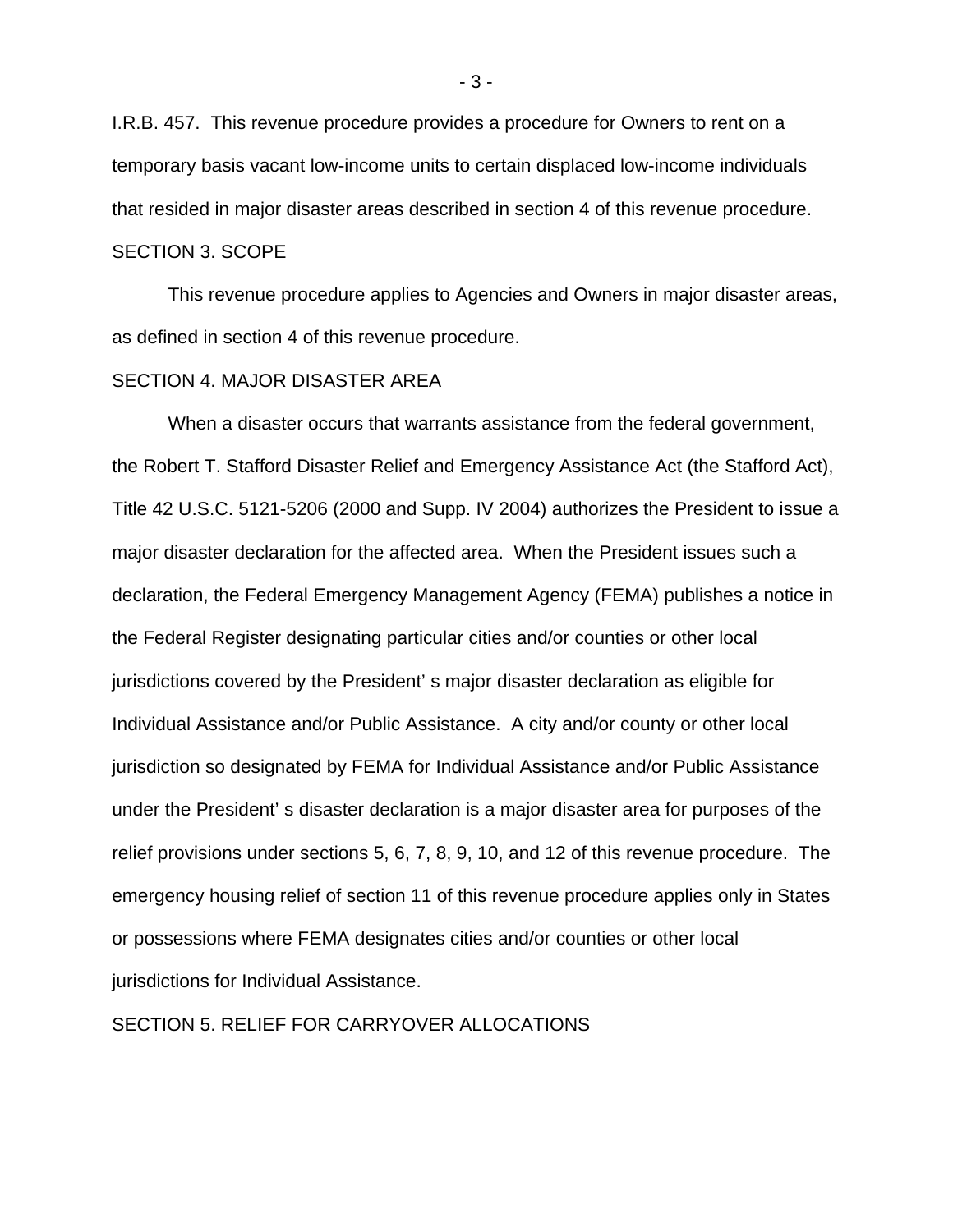.01 A carryover allocation is an allocation of low-income housing credits made in a year before the project is placed in service.

.02 If an Owner has a carryover allocation for a building located in a major disaster area, the Service will treat the Owner as having satisfied the 10-percent basis requirement of  $\S$  42(h)(1)(E)(ii) if the Owner incurs more than 10 percent of the Owner' s reasonably expected basis in the project (land and depreciable basis) no later than six months after the date that Owners would otherwise be required to meet the 10-percent basis requirement under  $\S 1.42-6(a)(2)(i)$  and (ii). See  $\S 1.42-6$  for specific rules on carryover allocations.

.03 If an Owner has a carryover allocation for a building located in a major disaster area and the area is declared a major disaster area during the 2-year period described in  $\S$  42(h)(1)(E)(i), the Service will treat the Owner as having satisfied the applicable placed in service requirement if the Owner places the building in service no later than December 31 of the year following the end of the 2-year period. See § 1.42-6 for specific rules on carryover allocations.

.04 If an Owner obtains the relief provided in section 5.02 of this revenue procedure but fails to satisfy the 10-percent basis requirement of  $\S$  42(h)(1)(E)(ii) by the extension period granted under the authority of section 5.02, the Service will treat the carryover allocation under  $\S 1.42-6(a)(2)(i)(ii)$  as a credit returned to the Agency on the day following the end of the extension period granted under the authority of section 5.02, provided the Agency complies with the requirements of § 1.42-14(d)(3). See § 1.42-14 for specific rules on returned credits.

- 4 -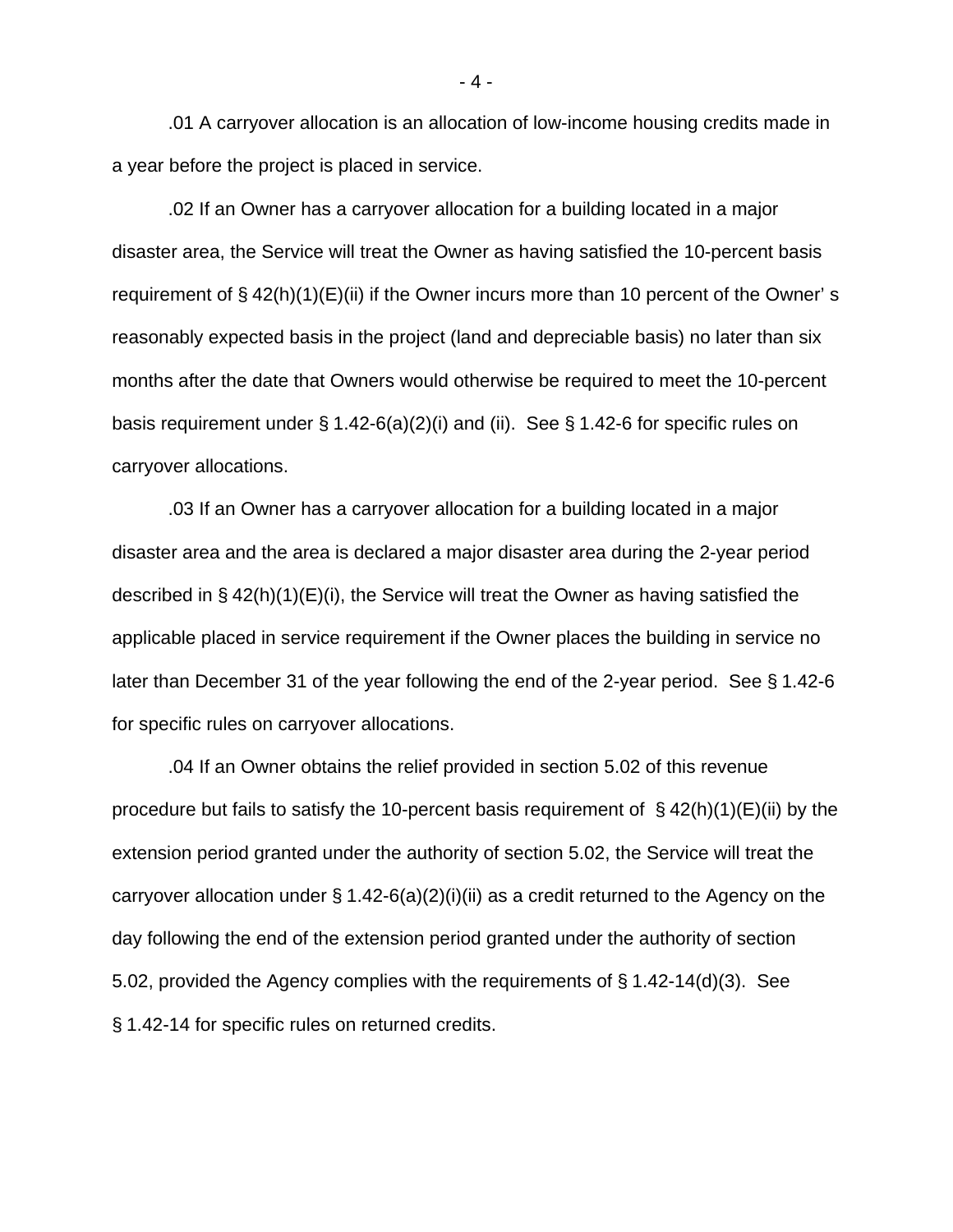.05 If an Owner obtains the relief provided in section 5.03 of this revenue procedure but fails to satisfy the placed in service requirement of  $\S$  42(h)(1)(E)(i) by the close of the calendar year following the end of the 2-year period of  $\S$  42(h)(1)(E)(i), the Service will treat the carryover allocation credit amount as a credit returned to the Agency on January 1 of the second year following the two year period of  $\S$  42(h)(1)(E)(i), provided the Agency complies with the requirements of  $\S$  1.42-14(d)(3). SECTION 6. PROCEDURE TO OBTAIN CARRYOVER ALLOCATION RELIEF

.01 An Owner may obtain the carryover allocation relief described in sections 5.02 or 5.03 of this revenue procedure only if the Owner receives approval for the relief from the Agency that issued the carryover allocation.

.02 The Agency may approve the carryover allocation relief provided in sections 5.02 and 5.03 of this revenue procedure only for projects whose Owners cannot reasonably satisfy the deadlines of  $\S$  42(h)(1)(E) because of a disaster that led to a major disaster declaration under the Stafford Act. An Agency may make this determination on an individual project basis or may determine, because of the extent of the damage in a major disaster area that all Owners or a certain group of Owners in the major disaster area warrant the relief provided in sections 5.02 and 5.03 of this revenue procedure. An Agency has the discretion to provide less than the full amount of relief allowed under sections 5.02 and 5.03 or no relief based upon all the facts and circumstances.

 .03 An Agency that chooses to approve the relief provided in sections 5.02 and 5.03 of this revenue procedure must do so before filing the Form 8610, Annual Low-Income Housing Credit Agencies Report, that covers the preceding calendar year. The

- 5 -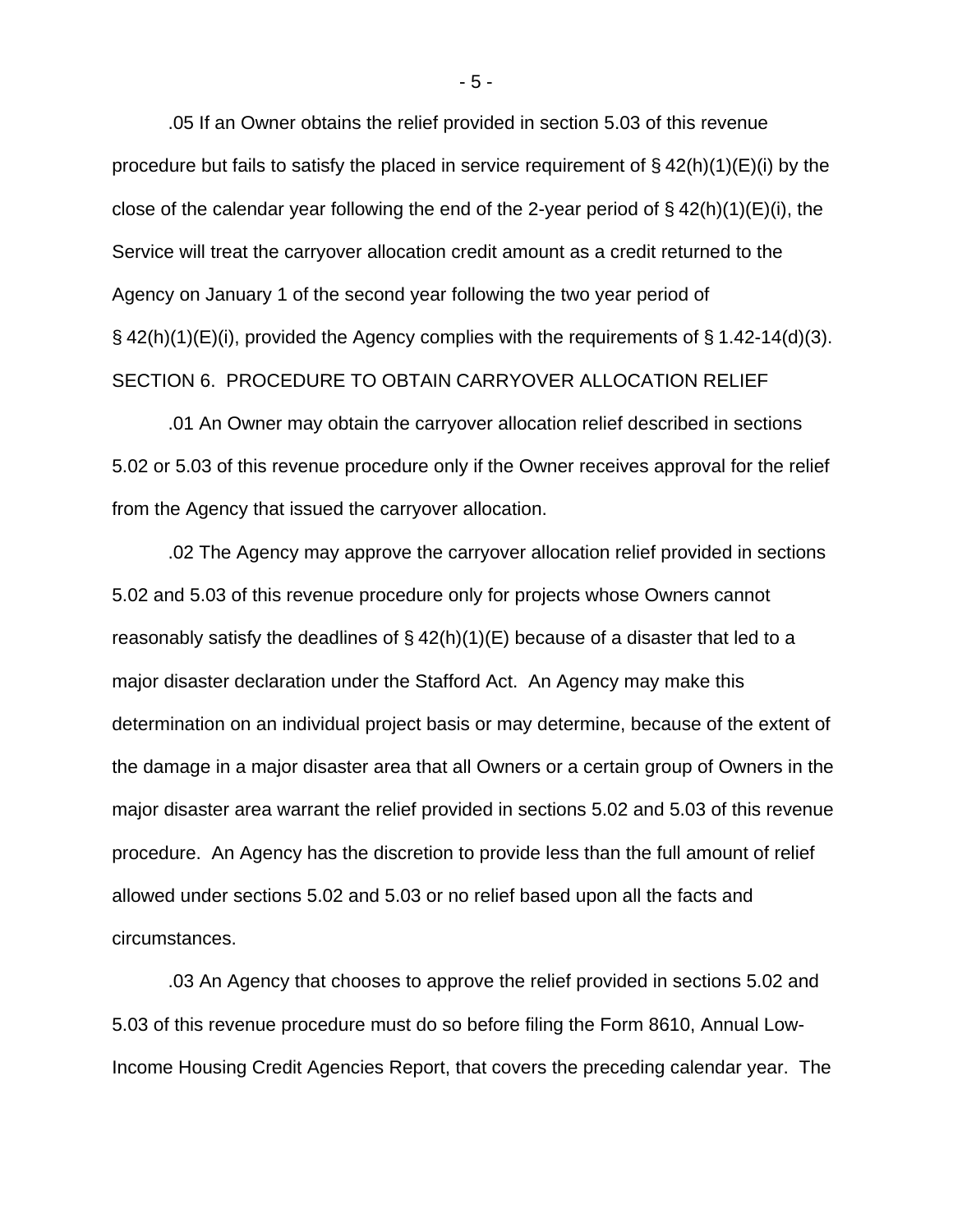Form 8610 is due by February 28 of the year following the year to which the Form 8610 applies.

.04 An Agency that provides the relief in sections 5.02 and 5.03 of this revenue procedure must report to the Service projects granted relief by attaching the required documentation as provided in the instructions to Form 8610. The Agency should identify only those buildings, including buildings granted relief in January and February of the year in which the Agency files the Form 8610, that had received its approval of the carryover allocation relief provided in sections 5.02 and 5.03 of this revenue procedure since the Agency last filed the Form 8610.

#### SECTION 7. RECAPTURE RELIEF

.01 Under § 42(j)(4)(E), a building (1) that is beyond the first year of the credit period and (2) that, because of a disaster that led to a major disaster declaration, has suffered a reduction in qualified basis that would cause it to be subject to recapture or loss of credit will not be subject to recapture or loss of credit if the building' s qualified basis is restored within a reasonable restoration period. The Agency that monitors the building for compliance with § 42 shall determine what constitutes a reasonable restoration period, not to exceed 24 months after the end of the calendar year in which the President issued a major disaster declaration for the area where the building is located. If the Owner of the building fails to restore the building within the reasonable restoration period determined by the Agency, the Owner shall lose all credit claimed during the restoration period and suffer recapture for any prior years of claimed credit under the provisions of  $\S$  42(j)(1).

- 6 -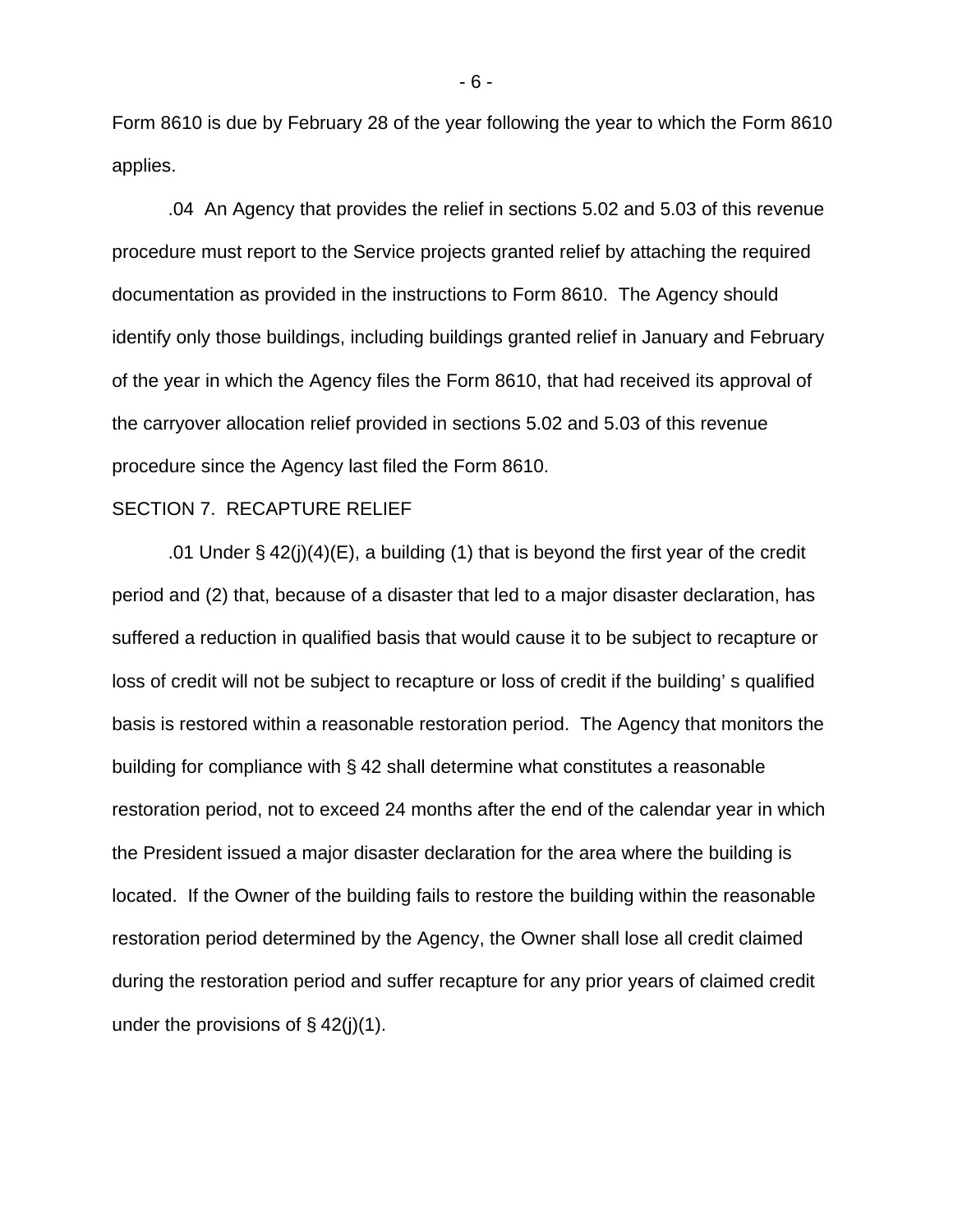.02 To determine the credit amount allowable during the reasonable restoration period, an Owner described in section 7.01 of this revenue procedure must use the building' s qualified basis at the end of the taxable year that preceded the President' s major disaster declaration.

.03 Section 1.42-5(c)(1) requires an Owner to report any reduction in qualified basis to the Agency that monitors the building for compliance with § 42 whether or not an Owner obtains the relief provided in section 7.01 of this revenue procedure.

.04 As part of its review procedure adopted under § 1.42-5(c)(2), an Agency must determine whether the Owner described in section 7.01 of this revenue procedure has restored the building' s qualified basis by the end of the reasonable restoration period established by the Agency. The Agency must report on Form 8823, Low-Income Housing Credit Agency Report of Noncompliance, any failure to restore qualified basis within such period.

# SECTION 8. COMPLIANCE MONITORING RELIEF

.01 An Agency may extend the due date for its scheduled compliance reviews for up to one calendar year from the date the building is restored and placed back into service under section 7.01 of this revenue procedure.

.02 The granting of compliance monitoring relief to an Agency does not extend the compliance monitoring deadlines for Owners in major disaster areas. If an Agency discovers that an Owner has failed to comply with the rules of § 42 because of a major disaster, the Agency must report on the Form 8823 how the major disaster contributed to the noncompliance.

SECTION 9. BUILDINGS IN THE FIRST YEAR OF THE CREDIT PERIOD

- 7 -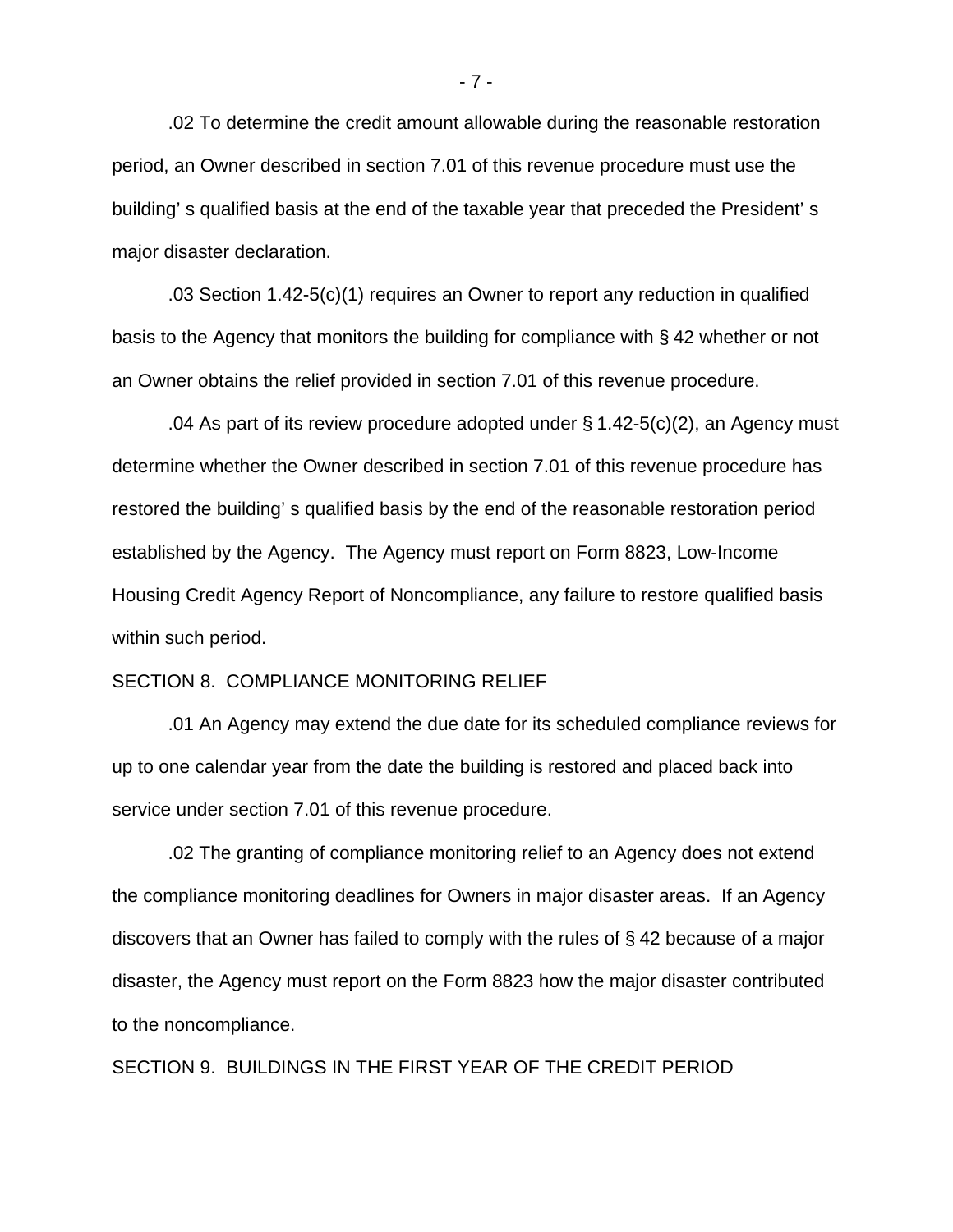.01 For buildings in the first year of the credit period that are located in a major disaster area and are severely damaged or destroyed as a result of a major disaster, an Agency has the discretion to treat the allocation as returned credit to the Agency in accordance with the requirements of § 1.42-14(d)(3), or may toll the beginning of the first year of the credit period under  $\S$  42(f)(1) until the project is restored. The tolling time period shall not extend more than 24 months after the end of the calendar year in which the President declared the area a major disaster area under the Stafford Act. No qualified basis shall be established until the building is restored and no low-income housing credit shall be claimed during the restoration period of such first-year buildings.

.02 An Agency that provides the relief in section 9.01 of this revenue procedure must report to the Service those projects granted relief by attaching the required documentation as provided in the instructions to Form 8610.

SECTION 10. AMOUNT OF CREDIT ALLOWABLE TO RESTORED BUILDING

.01 Except as provided in section 10.02 of this revenue procedure, in the case of a building for which a credit is allowed under § 42, no additional credit is permitted under § 42 for costs to restore, by reconstruction or replacement, the building to its precasualty condition under  $\S$  42(j)(4)(E).

.02 An Agency may allocate credits for rehabilitation expenditures, as defined under § 42(e), that are in excess of the eligible basis immediately prior to the casualty. For this purpose, the eligible basis immediately prior to the casualty includes the original eligible basis and any subsequent rehabilitation expenditures treated as a separate new building under § 42(e).

SECTION 11. EMERGENCY HOUSING RELIEF

- 8 -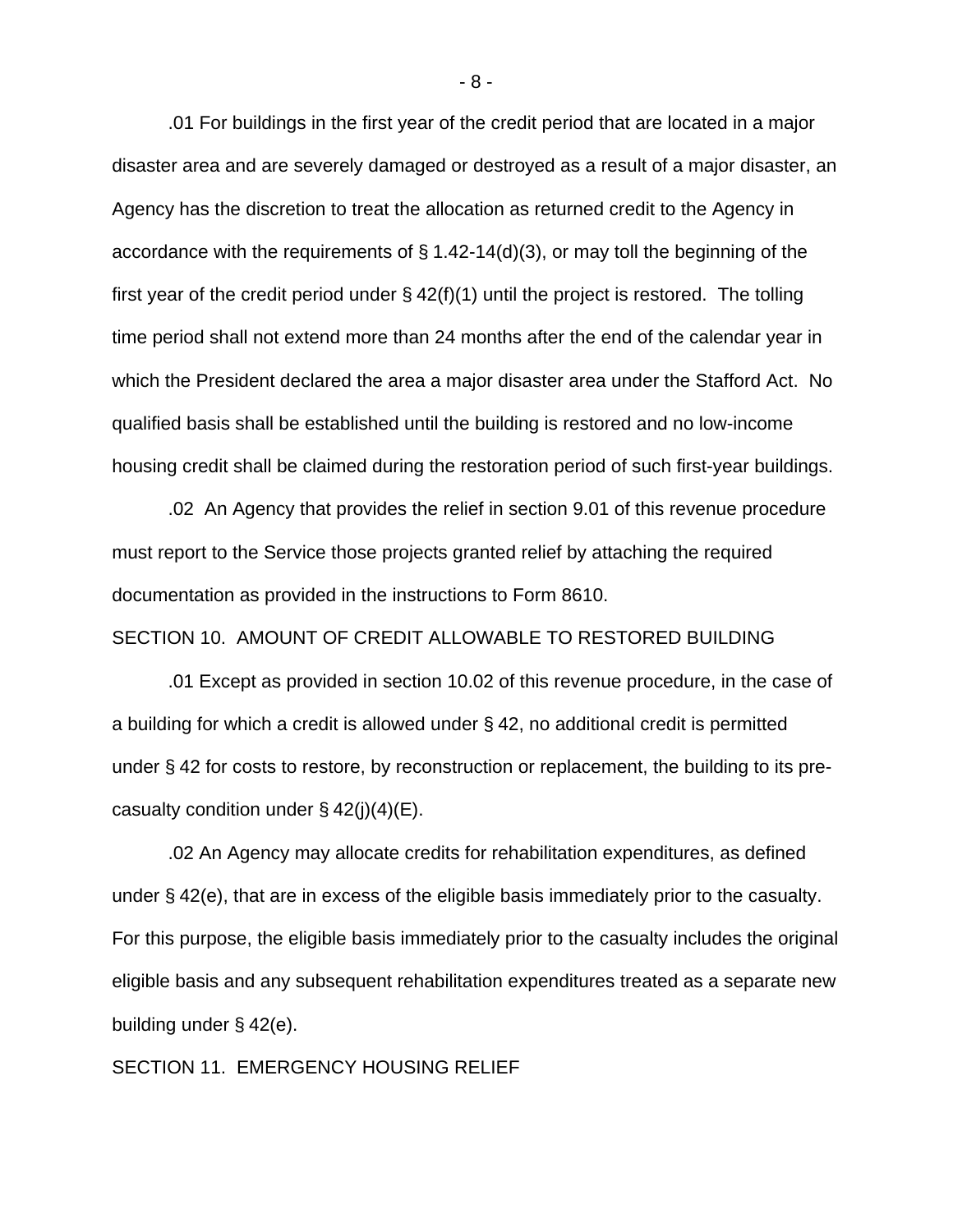.01 Approval of Housing Credit Agency. Without prior authorization from the Service, an Agency may permit some or all Owners within the Agency' s jurisdiction to provide temporary emergency housing after a major disaster to displaced low-income individuals that were living within the Agency' s jurisdiction at the time of the major disaster. Prior to housing any displaced low-income individuals, the Owner must obtain written approval from the Agency to participate in temporary emergency housing relief. For this purpose, temporary emergency housing means housing displaced low-income individuals for a period not to exceed 4 months beyond the date of the President' s major disaster declaration. An individual is a displaced individual if the individual was displaced from his/her principal place of residence as a result of a major disaster and the principal place of residence is in a city, county, or other local jurisdiction designated for Individual Assistance by FEMA as a result of the major disaster.

.02 Requirements for Owner. The temporary housing of displaced low-income individuals in low-income units without meeting the documentation requirements of § 1.42-5(b)(1)(vii) will not cause the building to suffer a reduction in qualified basis that would cause the recapture of low-income housing credits, provided the owner ensures the following requirements are met:

 (1) Temporary Self-Certification of Income Requirements. An Owner may rely on a displaced low-income individual' s self-certification of income eligibility signed under penalties of perjury in applying for temporary tenancy in the building as a result of a major disaster declaration as defined in section 4 of this revenue procedure. The selfcertification shall provide that such individual' s income will not exceed the applicable income limits of § 42 at the beginning of the individual' s tenancy. The self-certification

- 9 -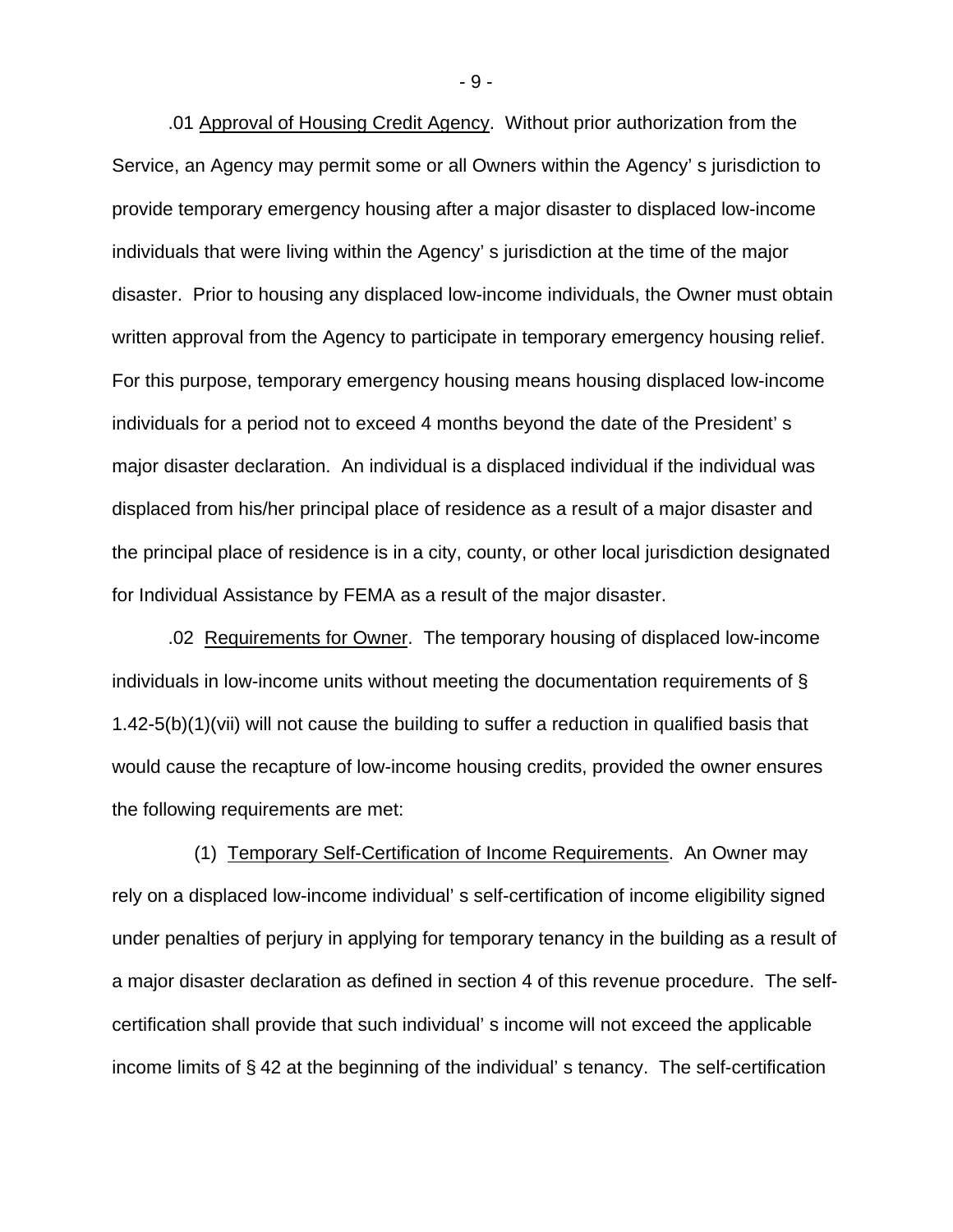shall not extend for more than 4 months beyond the date of the President' s major disaster declaration. The self-certification may be relied on by the Owner for purposes of determining the building's qualified basis under  $\S$  42(c)(1), and for purposes of satisfying the project' s 20-50 or 40-60 minimum set-aside requirement as elected by the Owner under  $\S$  42(g)(1). During the 4-month self-certification period, the selfcertified tenant is deemed a qualified tenant. After the 4-month self-certification period, the Owner must obtain all required documentation required under § 42 to support the tenant' s continued status as a qualified low-income individual.

 (2) Self-Certification of Status as Displaced Individual. An owner may rely on an individual' s certification signed under penalties of perjury that the individual was displaced from his/her principal place of residence as a result of a major disaster and the principal place of residence is in a city, county, or other local jurisdiction designated for Individual Assistance as a result of the major disaster.

 (3) Recordkeeping. To comply with the requirements of § 1.42-5, Owners must maintain and certify certain information concerning each displaced low-income individual temporarily housed in the project, specifically: name, address of damaged residence, social security number, the temporary self-certification of income, and the self-certification of status as a displaced individual. The Owner must also maintain and report to the Agency at the end of the emergency housing period a list of the names of the displaced individuals, and the dates the displaced individuals began and ceased temporary occupancy. This information shall be provided to the Service upon request.

- 10 -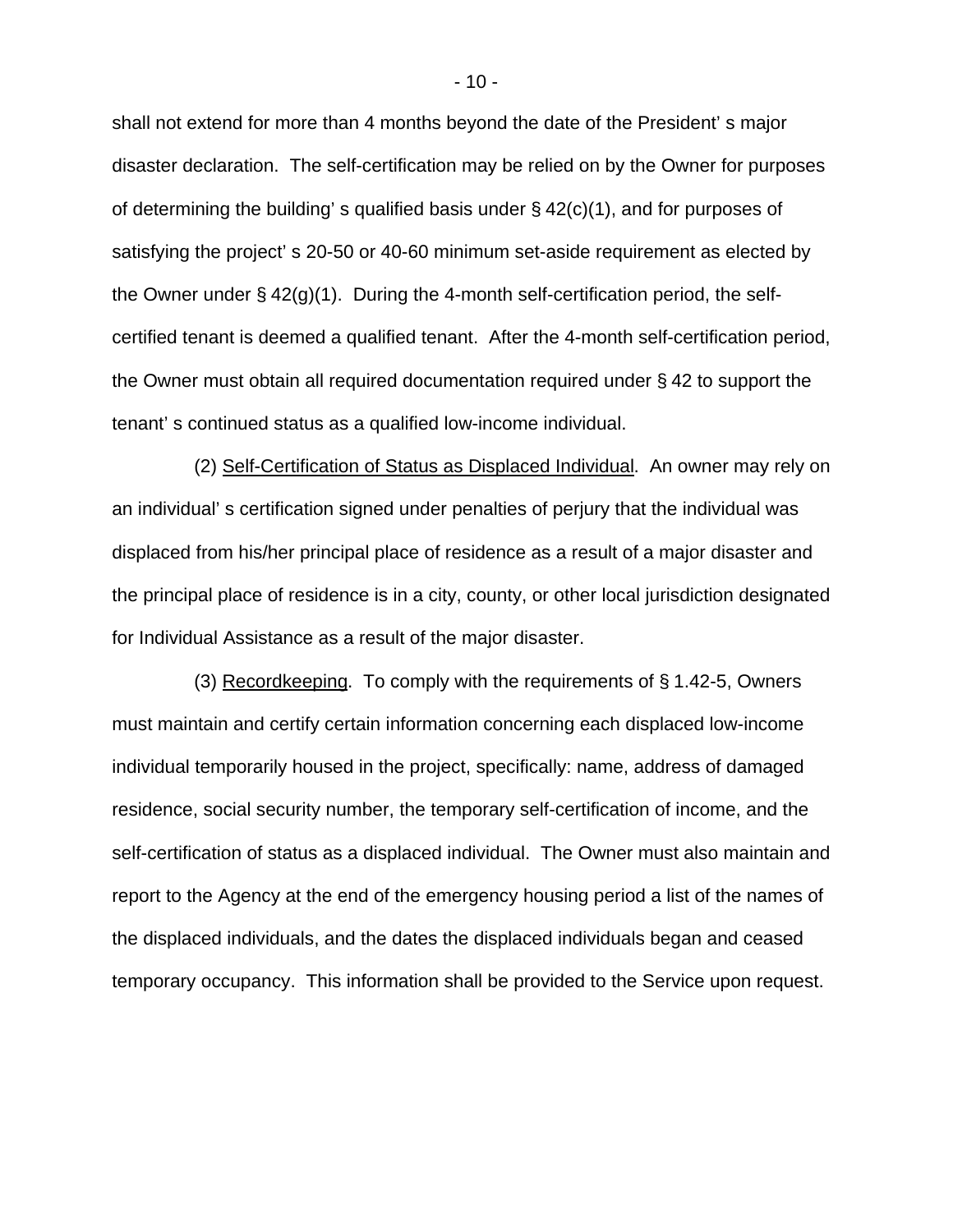(4) Rent Restrictions. Rents for the low-income units housing displaced individuals must not exceed the existing rent-restricted rates for the low-income units established under § 42(g)(2).

 (5) Protection of Existing Tenants. Existing tenants in occupied low-income units cannot be evicted or have their tenancy terminated as a result of efforts to provide temporary housing for displaced individuals.

 (6) Suspension of Non-Transient Requirements. The non-transient use requirement of  $\S$  42(i)(3)(B)(i) shall not apply to any unit providing temporary housing to a displaced individual during the 4-month temporary emergency housing period described in this section 11 of this revenue procedure.

#### SECTION 12. OTHER RELIEF

Under the authority granted in § 42(n) and in accordance with § 1.42-13(a), the Service will consider granting relief similar to that described in sections 5.02, 5.03, 7.01, or section 11 of this revenue procedure for situations that are brought to its attention and not covered by this revenue procedure.

# SECTION 13. EFFECT ON OTHER DOCUMENTS

Rev. Proc. 95-28, 1995-1 C.B. 704, is superseded.

# SECTION 14. EFFECTIVE DATE

This revenue procedure is effective for a major disaster declaration issued by the President under the Stafford Act on or after July 2, 2007.

### DRAFTING INFORMATION

The principal author of this revenue procedure is Jack Malgeri of the Office of Associate Chief Counsel (Passthroughs and Special Industries). For further information